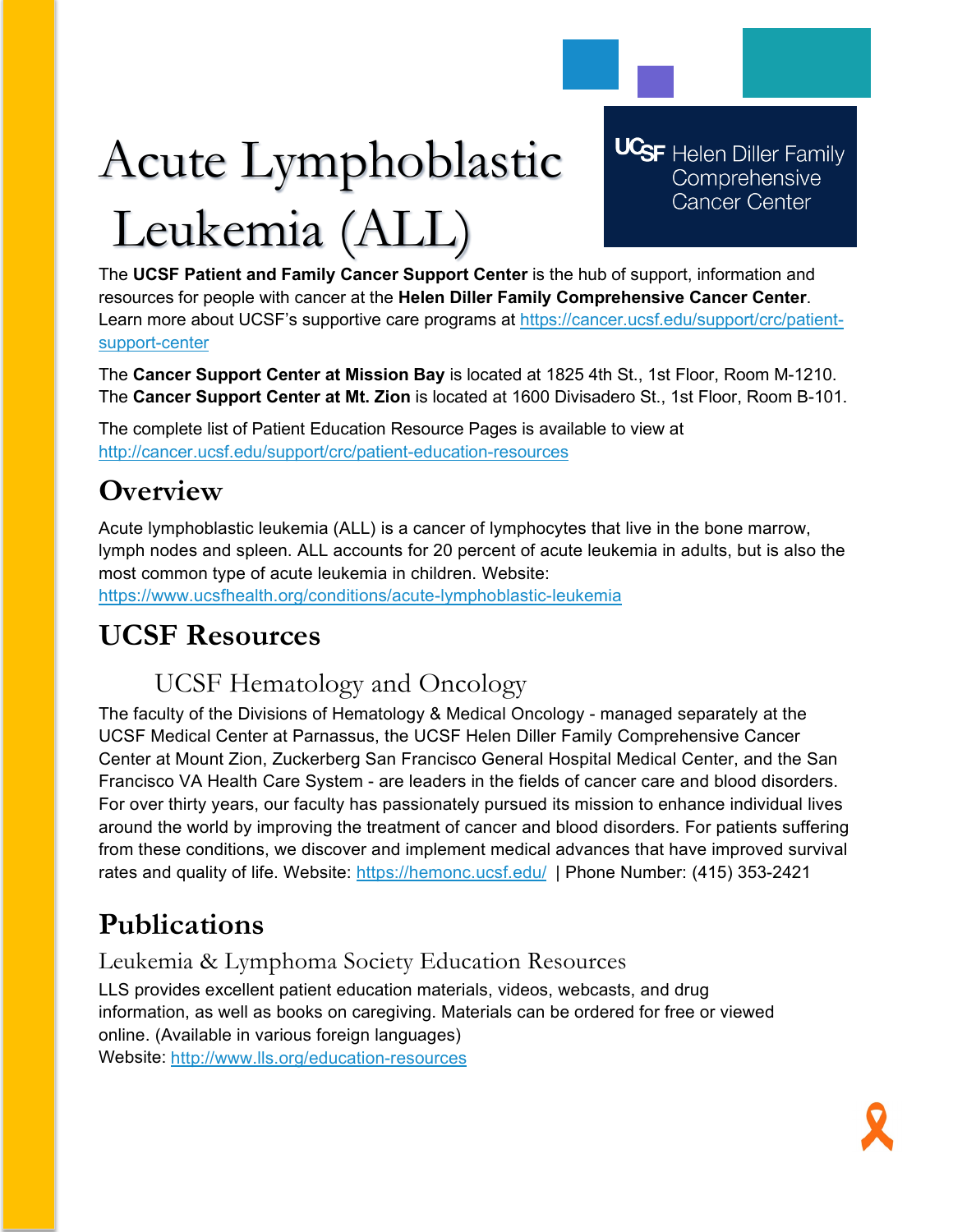# **Organizations**

American Cancer Society (ACS) – Acute Lymphocytic Leukemia (ALL) At the American Cancer Society, we're on a mission to free the world from cancer. Until we do, we'll be funding and conducting research, sharing expert information, supporting patients, and spreading the word about prevention. All so you can live longer — and better. Website: <https://www.cancer.org/cancer/acute-lymphocytic-leukemia/about/what-is-all.html> | Phone Number: 800.227.2345

#### Cancer Support Community – Acute Lymphocytic Leukemia (ALL)

As the largest professionally led nonprofit network of cancer support worldwide, the Cancer Support Community is dedicated to ensuring that all people impacted by cancer are empowered by knowledge, strengthened by action, and sustained by community. Website:<https://www.cancersupportcommunity.org/acute-lymphocytic-leukemia>| Phone Number: 888-793-9355

#### Leukemia Research Foundation - Acute Lymphocytic Leukemia (ALL)

In 1946, the Leukemia Research Foundation was established to memorialize 12-year-old Sherwin Pessin. Leukemia was a well-known but not well-understood disease. For Sherwin and thousands of other children and adults, there was no hope and no possibility for a cure. Website: <https://allbloodcancers.org/leukemia/acute-lymphoblastic-leukemia/>| Phone Number: 800.955.4572

#### Leukemia & Lymphoma Society

Dedicated to curing leukemia, lymphoma, myeloma, and other blood cancers, we are now The Leukemia & Lymphoma Society (LLS), the world's largest voluntary (nonprofit) health organization dedicated to funding blood cancer research and providing education and patient services. Website:<https://www.lls.org/> | Phone Number: 800.955.4572

#### Lymphoma Research Foundation

The Lymphoma Research Foundation is the nation's largest non-profit organization devoted exclusively to funding lymphoma research and

supporting the lymphoma community through evidence-based education, support services, and resources. Website: <https://lymphoma.org/> | Phone Number: 800-500-9976

# Medline Plus: Trusted Health Information for You - Acute Lymphocytic

#### Leukemia (ALL)

MedlinePlus is a service of the National Library of Medicine (NLM), the world's largest medical library, which is part of the National Institutes of Health (NIH). Website: <https://medlineplus.gov/acutelymphocyticleukemia.html>